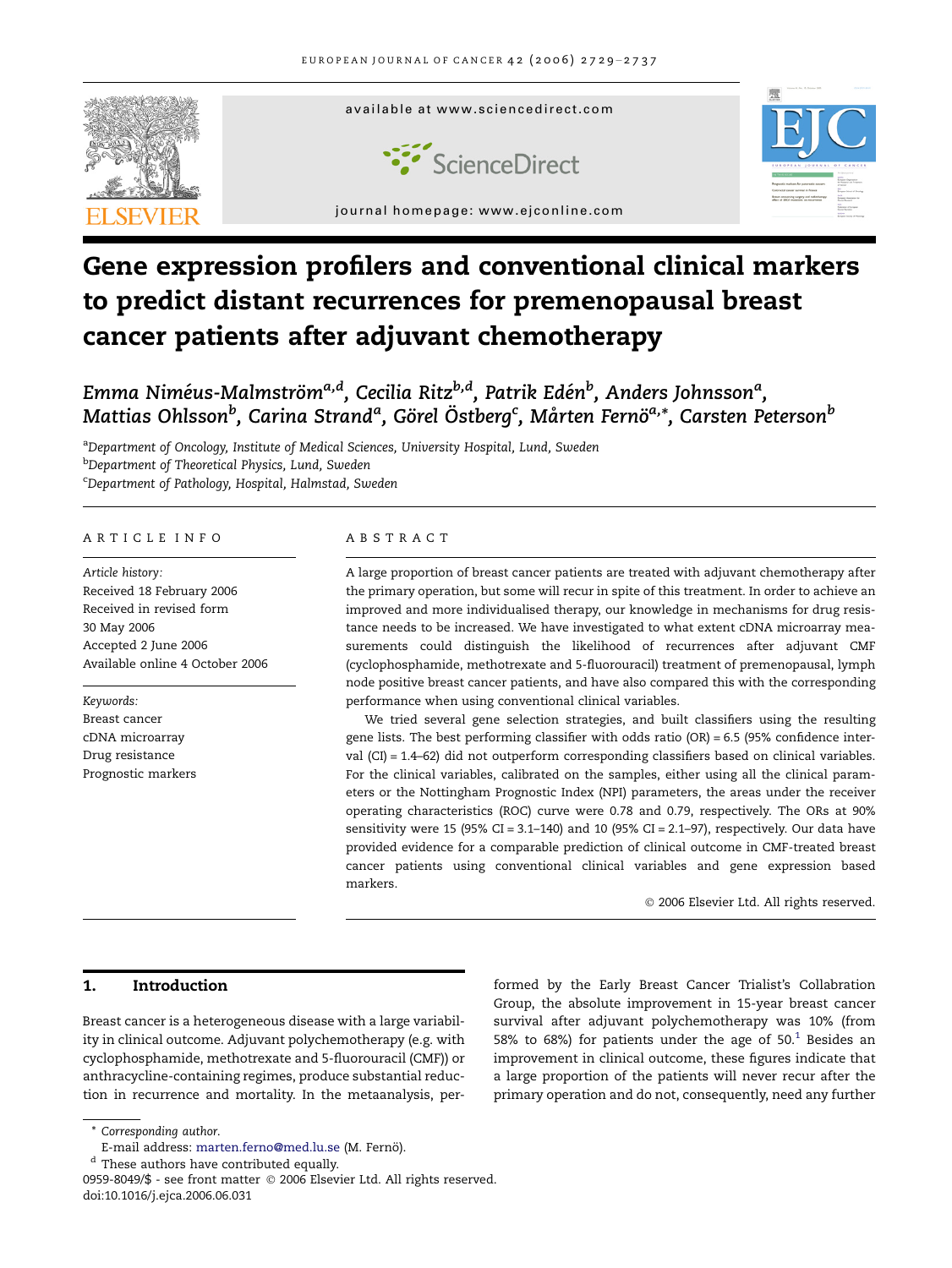treatment with unnecessary side effects. Also, a considerable proportion of the patients will recur despite treatment with adjuvant polychemotherapy. Substantial efforts have been made to identify the group that does not need adjuvant systemic therapy, and to explain mechanisms why some patients recur in spite of chemotherapy. Possible mechanisms for recurrence after treatment are low initial drug sensitivity or an acquired drug resistance. In order to achieve a more effective and individualised chemotherapeutic treatment of breast cancer patients in the future, it is essential to increase our knowledge in mechanisms responsible for drug resistance, and to define reliable indicators for response to therapy. Commonly accepted prognostic factors are lymph node status, tumour size, histological grade, and patient age. Predictors for the effect of endocrine treatment, currently used in clinical routine, are oestrogen (ER) and progesterone receptor (PgR) status, and for the effect of monoclonal antibodies (trastuzumab) c-erbB-2 is used. Useful markers for resistance and/or sensitivity of chemotherapy (CMF and/or antracyclin based regimes) have not, so far, been identified. Some markers have shown promising results in a limited number of studies, e.g. thymidylate synthase and thymidine kinase, $2-4$ c-erbB-2,<sup>[5–7](#page-7-0)</sup> p53,<sup>8–11</sup> topoisomerase II $\alpha$ , and multidrug resis-tance-associated protein.<sup>[8,12–14](#page-7-0)</sup>

The development of techniques for gene expression analyses enables an extensive characterisation of malignant tumours. Studies using these techniques in breast cancer have shown distinct differences in gene expression profile be-tween hereditary and sporadic breast cancer,<sup>[15](#page-7-0)</sup> and between ER positive and ER negative cancer. $16,17$  Promising results have also been obtained for predicting clinical outcome, $17-21$ both in patients not treated with adjuvant therapy<sup>19-21</sup> and in patients treated with adjuvant therapy, endocrine, chemotherapy, or both. $17-19$  Furthermore, gene expression analysis have identified genes involved in mediating the response to cytotoxic drugs, e.g. 5-fluoruracil in breast and colorectal cancer cell-lines, and oesophageal cancer, $11,22$  cisplatin in oesophageal cancer, $22$  anthracyclines in breast can-cer cell-lines,<sup>[23](#page-7-0)</sup> and neoadjuvant taxane treatment in breast cancer.<sup>[24](#page-7-0)</sup> However, before the above mentioned results can be applied in clinical routine, the data needs to be confirmed, using other array platforms and other patient materials. Furthermore, one important issue concerns whether the gene expression analysis provides information about clinical outcome and treatment sensitivity, in addition to the information obtained by conventional clinical factors, already in routine use. A recent publication from our group<sup>25</sup> has stressed this issue, by showing that clinical markers have similar power in predicting breast cancer prognosis as cDNA microarray gene expression profilers, using publicly available data.[20](#page-7-0)

In this study, we have used cDNA microarray analysis to predict recurrences after adjuvant treatment of CMF in a well-defined cohort of patients (premenopausal and lymph node positive). The ability to predict recurrences after CMF was also evaluated using clinical markers, publicly available  $c$ DNA expression data used for predicting clinical outcome, $20$ and a gene expression profile associated with response to chemotherapy, based on prior knowledge, obtained after literature search.

# 2. Patients and methods

# 2.1. Patient selection

According to treatment guidelines in the regional care program for breast cancer in southern Sweden issued 1991, premenopausal lymph node positive (N+) breast cancer patients were recommended postoperative radiation and adjuvant chemotherapy. Radiotherapy was delivered to ipsilateral axillary and supraclavicular lymph nodes and the remaining breast parenchyma after breast conservation surgery or thoracic wall after mastectomy. The absorbed target dose was 50 Gy in 25 fractions in one series during 5 weeks. The standard chemotherapy at that time period was nine cycles of CMF. Patients for the present study were stringently selected in a stepwise manner to fulfil the following criteria: premenopausal women with primary breast carcinoma, stage T1-3N1- 2M0, diagnosed 1992–97, frozen primary tumour samples were still available, referred to the Department of Oncology in Lund or Malmö for adjuvant radiotherapy, treatment with nine cycles of CMF, either distant recurrence within 40 months after completion of CMF or remained free from distant recurrence for 40 months or longer, good quality of extracted RNA, and successful hybridisation. After this selection process ([Fig. 1](#page-2-0)) we ended up with 29 recurrences and 56 recurrence-free patients that were included in the analysis ([Table 1\)](#page-3-0). The study was approved by the ethics committee at Lund University.

### 2.2. Chemotherapy

Patients were treated with an intravenous CMF schedule; cyclophosphamide 600 mg/m<sup>2</sup>, methotrexate 40 mg/m<sup>2</sup> and 5-fluorouracil 600 mg/m<sup>2</sup>, on day 1, every 3 weeks, for nine cycles. According to the regional guidelines, chemotherapy should be started within 1 month after surgery. Radiotherapy was started within 1 month after initiation of CMF. During the 5 weeks of radiotherapy, cyclophosphamide was given at a dose of 850 mg/m<sup>2</sup> every 3 weeks, while methotrexate and 5-fluorouracil were omitted. The delivered chemotherapy doses were calculated and could be retrieved in 83 of the 85 patients records. The actual dose intensities  $mg/m^2$ /week were calculated and showed to be almost identical in the two groups; 93% of the planned doses for recurrence-free patients compared to 92% of the patients with recurrences. The main toxicity of CMF treatment was leucopenia. Dose reduction due to leucopenia (white blood cells < $3.0 \times 10^9$ /L) was performed in 65% of the recurrence-free patients and in 60% of the patients that later developed distant recurrence ( $p = 0.63$ , chi-square-test).

#### 2.3. Methods

2.3.1. Conventional prognostic and treatment predictive factors

Histological grade was re-evaluated for all the samples by the same observer according to Elston and Ellis.<sup>[26](#page-7-0)</sup> The grading procedure consisted of judgment of tubule formation, nuclear plemorphism, and mitotic count. Each of these morphological features was given a score of 1–3 points. The overall histolog-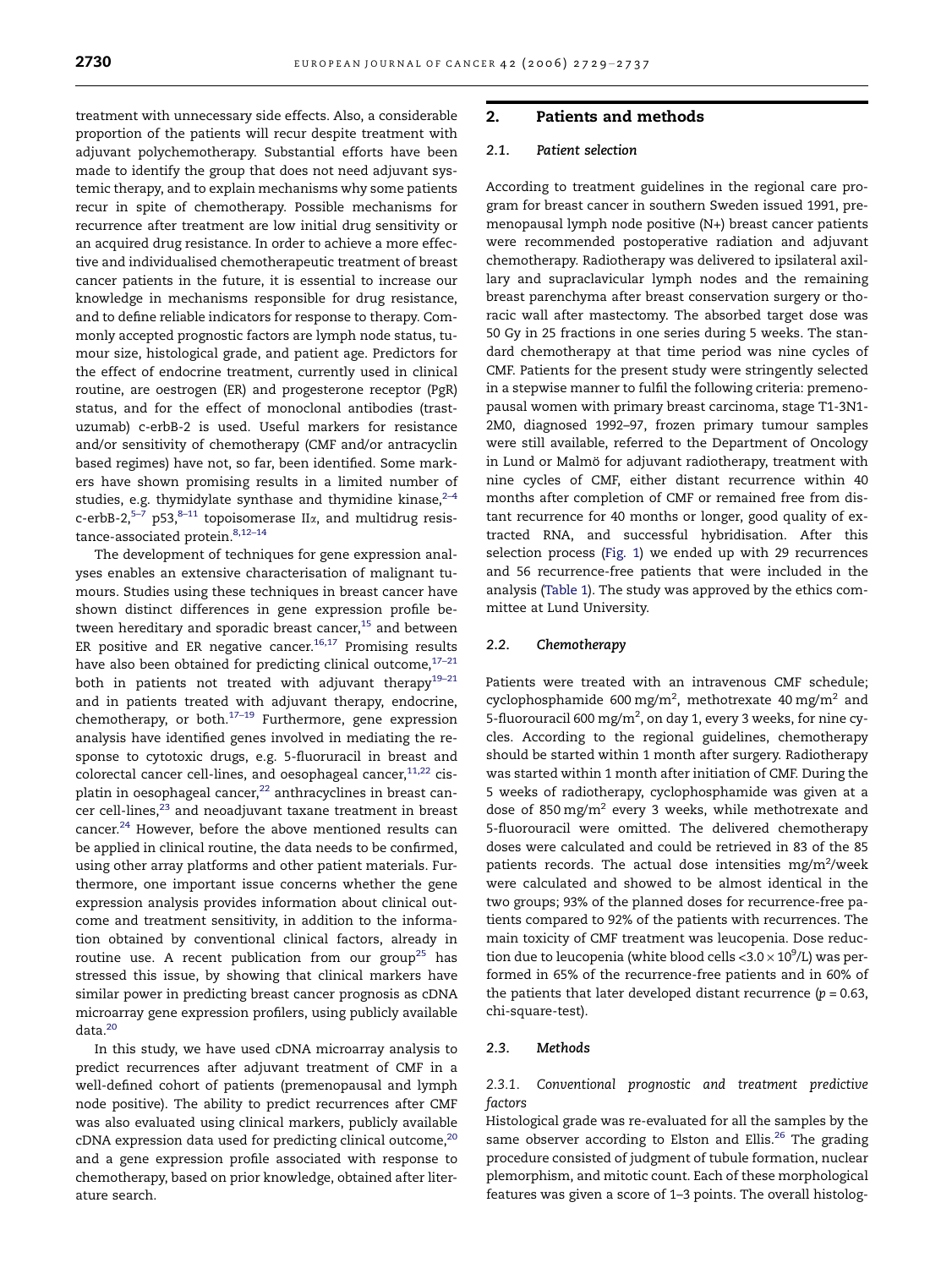<span id="page-2-0"></span>

Fig. 1 – The selection of patients included in the study.

ical grade was obtained by adding these points, and was categorized as follows: grade 1, 3–5 points, grade 2, 6–7 points, and grade 3, 8–9 points. The Nottingham Prognostic Index (NPI) is a linear combination of lymph node status, tumour size, and histological grade, according to the formula: $27$  $NPI = 0.2 \times$ tumour size (in cm) + lymph node status + histological grade, where lymph node status is 1 for node negative, 2 for 1–3 tumour-involved nodes and 3 when 4 or more nodes are tumour-involved.

ER and PgR were analysed routinely, at the time of the primary operation, with enzyme immunoassay according to kit instructions (Abbott Laboratories, Diagnostic Division, Chicago, IL, USA), and expressed as fmol per mg cytosol protein. Receptor values above or equal to 25 fmol/mg protein were considered positive.

The analysis of S-phase fraction (SPF) was also performed as part of clinical routine in an Ortho Cytoron Absolute flow cytometer (Ortho Diagnostic Systems, Raritan, NJ, USA). Samples with an SPF  $\ge$  12% were classified as high SPF, and those samples with values below these levels as low SPF.<sup>[28](#page-7-0)</sup>

#### 2.3.2. RNA isolation and cDNA microarray

Total RNA was isolated from fresh frozen tumours using Trizol (Invitrogen, Carlsbad, CA) and purified with the RNeasy® Midikit (Qiagen Inc, Valencia, CA). RNA quality was assessed with an Agilent 2100 Bioanalyzer RNA 6000 Lab.Chip kit (Agilent Technologies, Palo Alto, CA) and six samples were excluded

due to poor RNA quality. The protocol for cDNA microarray has been reported previously.<sup>29</sup> Briefly, the arrays were spotted with 27,648 sequence-verified cDNA clones (Unigene). Labeled cDNA was produced using  $25 \mu$ g of tumour RNA and 10 µg Stratagene Reference RNA (Stratagene, La Jolla, CA) by anchored primed reverse transcriptase using CyscriptRT from the Cyscribe post labelling kit and Cy5-dUTP or Cy3-dUTP (Amersham Biosciences, Piscataway, NJ). Agilent software (Agilent technologies, Palo Alto, CA) was used for fluorescence scanning at 5  $\mu$ m resolution and Gene pix Pro software (Axon Instruments, Inc., Union City, CA) for image analysis.

#### 2.3.3. Data mining methods

2.3.3.1. Gene expression analysis. Gene expression analysis proceeded in three steps: (i) preprocessing, (ii) selection of significant genes, and (iii) construction of classifier.

(i) Preprocessing. The data was stored in BASE  $^{30}$  $^{30}$  $^{30}$  (BioArray Software Environment) after the initial image processing step. Pearson correlations of log reference intensities were calculated for all pairs of assays. The mean Pearson correlation for an assay ranged from 0.88–0.93, except for two assays, which had average Pearson correlation 0.73 and 0.13, respectively. These two assays were excluded from the following analysis. In BASE, a LOWESS normalisation was applied to the log ratios.<sup>[31](#page-7-0)</sup> Replicate measurements  $x_i$  of the same reporter on an assay were merged as in  $32$  and represented by a weighted mean  $m = \sum_i w_i x_i / \sum_i w_i$ , where the weight  $w_i$  is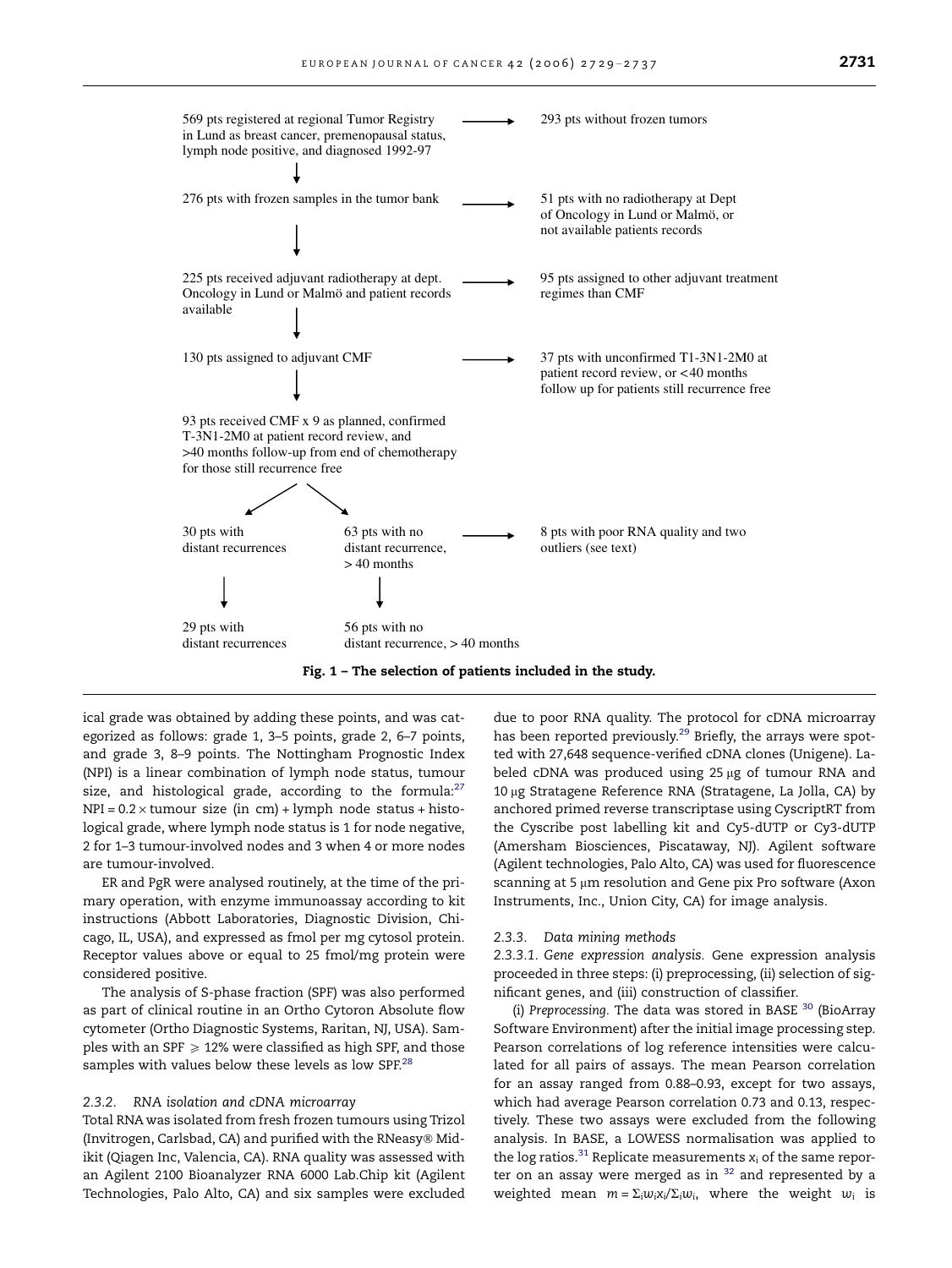<span id="page-3-0"></span>Table 1 – Clinical and biological characteristics of 85 premenopausal patients, with lymph node positive breast cancer, treated with adjuvant CMF, subdivided with respect to if they have developed distant recurrences or not

| Clinical parameter             | Distant rec    | No rec         |
|--------------------------------|----------------|----------------|
| Age at diagnosis               |                |                |
| $< 40$ years                   | 6              | 9              |
| 40-50 years                    | 16             | 44             |
| > 50 years                     | 5              | 5              |
| Tumour size                    |                |                |
| $T1 \leqslant 20 \text{ mm}$   | 3              | 24             |
| $T2, > 20 - 50$ mm             | 21             | 33             |
| $T3, > 50$ mm                  | $\Omega$       | $\mathbf{1}$   |
| missing value                  | 3              | $\Omega$       |
| Lymph nodes                    |                |                |
| 1-3 pos lymph nodes            | 16             | 45             |
| $\geqslant$ 4 pos lymph nodes  | 11             | 13             |
| Histological grade             |                |                |
| $\mathbf{1}$                   | $\mathbf{1}$   | 12             |
| $\overline{2}$                 | $\overline{2}$ | 15             |
| 3                              | 23             | 27             |
| Missing value                  | $\mathbf{1}$   | $\overline{4}$ |
| ER                             |                |                |
| < 25 fmol/mg protein           | 19             | 20             |
| $\geqslant$ 25 fmol/mg protein | 8              | 38             |
| PqR                            |                |                |
| < 25 fmol/mg protein           | 18             | 22             |
| $\geqslant$ 25 fmol/mg protein | 9              | 36             |
| <b>SPF</b>                     |                |                |
| < 12%                          | 7              | 29             |
| $\geqslant$ 12%                | 16             | 24             |
| Missing value                  | $\overline{4}$ | 5              |

 $exp(-3u_i^{1/2}/|x_i - m|)$ , the estimated uncertainty of a spot u is  $\mathit{SNR}_{1}^{-2}+\mathit{SNR}_{2}^{-2},$  and  $\mathit{SNR}_{i}$  is the signal to background noise ratio for channel i. The set of equations for m was solved numerically by simple iteration. The error of the merged value was defined as  $U = 1/\Sigma_i(1/u_i) + \Sigma_i w_i^2(x_i - m)^2/(\Sigma_i w_i)^2$ . We then modified expression values according to an error model  $^{29}$  $^{29}$  $^{29}$  where expression values  $x_i$ , now representing the value merged on reporter, with large uncertainties  $u_i$  were moved towards the weighted mean m across assays for that reporter. The modified expression value was given by  $x'_i = w_i(x_i - m)$ . After reducing the importance of low-quality measurements in this way, the quality weights were not used in the following analysis. Reporters were excluded if missing in more than 10% of the samples or if the standard deviation of the modified log ratios was less or equal to 0.3. After these steps, 4484 reporters remained for further processing.

(ii) Selection of significant genes. Reporters were ranked according to the Pearson correlation between (modified) gene expression log ratios and the clinical outcome  $M$  ( $M = 1$  for recurrence and  $M = 0$  for no recurrence). The false-discovery rate (FDR), defined as the fraction of reporters having a Pearson correlation higher than a chosen cut-off value by chance,<sup>[33](#page-7-0)</sup> was estimated from the Pearson correlation density of 1000 sample label permutations.

(iii) Construction of classifier. This step was done following closely what was done earlier. $16,34,35$  The top ten or top 100 genes with the highest Pearson correlation to clinical outcome were subject to principal component analyses (PCA), and the principal components with largest eigenvalues were used for construction of a committee of artificial neural network (ANN) classifiers. The performance was tested by applying the committee of networks to blind tests. In Khan et al. [35](#page-7-0) and Gruvberger et al. <sup>[16](#page-7-0)</sup> single test sets were used. Our goal was to compare different classifier performances, and multi-ple test set divisions then provide more reliable estimates.<sup>[36](#page-8-0)</sup> The need to retain sufficiently large training sets motivated small test sets. However, this leads to large variation between test set results,<sup>36</sup> and many random test sets must be considered. Already facing substantial computational costs when ranking genes and selecting ANN designs, we therefore adopted a slightly different approach, where the ANN output values for all test samples were compiled and finally used to produce a single test result, as an estimate of the average result. With this approach, the test set size no longer poses a major problem, and we adopted a leave-one-out procedure.

In the cross-testing scheme, every member of a predefined pool of different ANN designs (and a new set of genes) was considered for each new blind test selection. The pool contained all combinations of the following parameters: number of inputs =  $2, 4, 6, 8, 10$ ; number of hidden nodes =  $0$ , 2; and weight decay parameter  $= 0, 0.01, 0.03, 0.1$ . Back propagation (with learning rate = 0.75 and momentum parameter = 0.1) was used to minimise the error function during 50 training epochs, and for each iteration the learning rate was decreased by a factor of 0.98.

The performance of the classifiers from the different gene sets was measured by the area under the receiver operating characteristics curve (ROC area). $37$  We also calculated the odds ratios (ORs) after setting the thresholds corresponding to 10% misclassified in the distant recurrence group. The interpretation of ORs is known to be delicate [38](#page-8-0) but they are included here for easier comparison to other studies.<sup>[20,25](#page-7-0)</sup> All ORs in this paper are calculated at 90% sensitivity, making the comparison between them more straightforward than in the most general case. Compared to the ROC area, the OR is closer to a clinical reality, where a decision threshold must be implemented, but sensitive to noise in the studied data set. The ROC area represents a performance average over a wide range of thresholds, and is therefore less sensitive to noise and may better indicate which classifying approach that has the highest potential.

2.3.3.2. Clinical variables analysis. Five samples missing histological grade were excluded from the clinical variables analysis. Missing values for SPF were replaced with the mean over all samples. All tumors were annotated as T1 ( $\leq 20$  mm), T2  $(> 20 \text{ mm}-50 \text{ mm})$ , or T3  $(> 50 \text{ mm})$ . In two cases, T stage was the only available information of tumour size. In order to get a numerical value of size for all samples, these two missing values were replaced by the mean size over the samples with the same T stage annotation (T1 and T3, respectively).

ER, PgR, SPF, and tumour size were in the statistical analysis used as continuous variables.

Two approaches were taken using conventional variables only. In the first one, the NPI<sup>[27](#page-7-0)</sup> was computed for all patients without any learning steps. In the other approach, ANN mod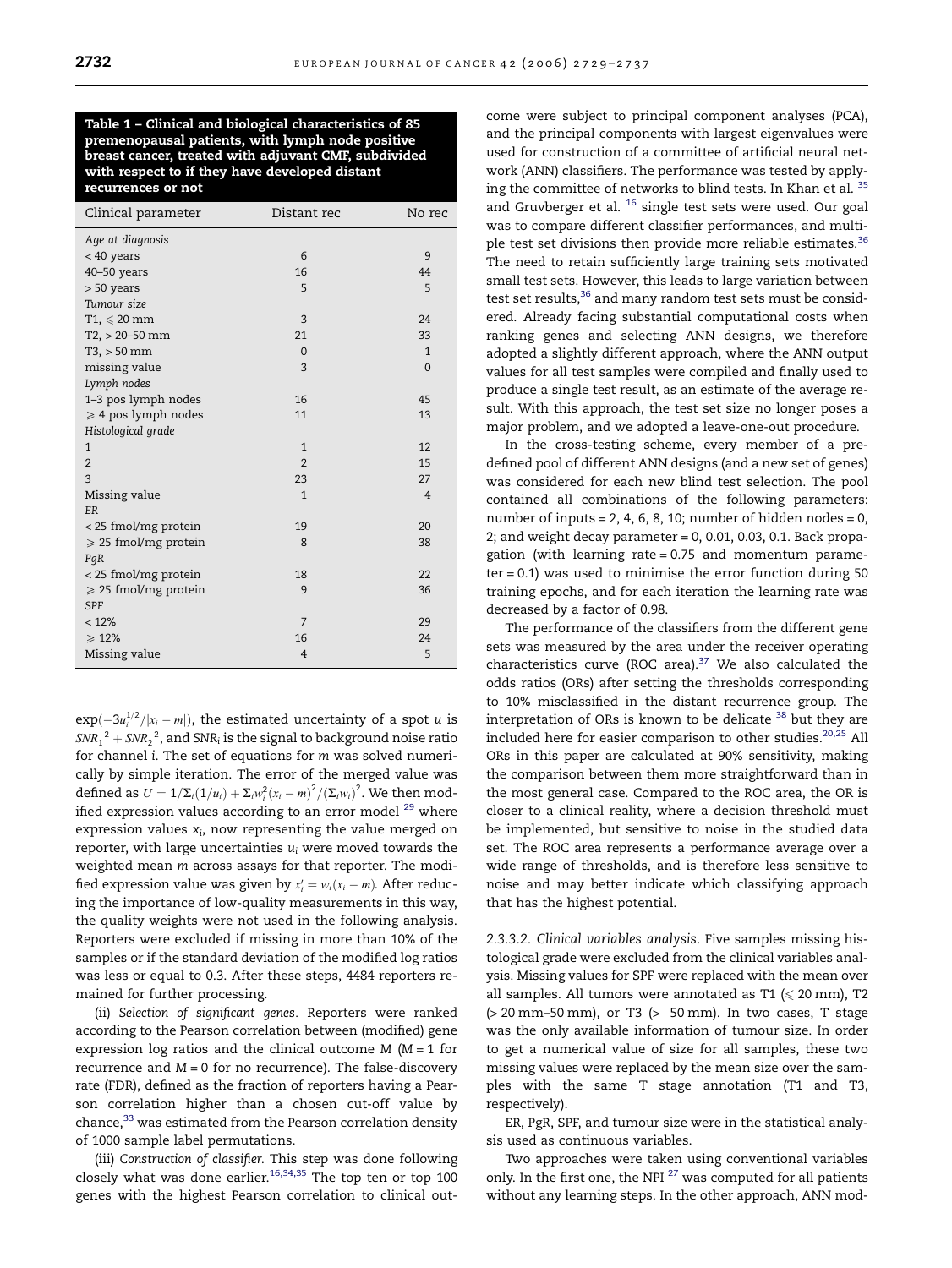els were constructed according to the cross-testing and cross validation scheme above, with the exception that the PCA step was not performed, since there were only seven variables (number of tumour-involved lymph nodes, tumour size, histological grade, age, ER, PgR, and SPF). The second approach was employed using all seven clinical variables, and also using only the three parameters included in the NPI (number of tumour-involved lymph nodes, tumour size, and histological grade).

Hybrid classifiers were constructed in the same way as for the gene expression data, but with the clinical variables added as input nodes. The pool of ANN designs was identical except for the number of inputs. The hybrid classifier with seven clinical variables had 9, 11, 13, 15, or 17 numbers of inputs, and the hybrid classifier with the NPI variables had 5, 7, 9, 11 or 13.

2.3.4. Search strategy and selection criteria for drug associated genes

Data for the list of known drug associated genes (drug-genes) was identified during December 2003 – February 2004 (see Supplement) in two ways. First, already available articles within this subject were selected. Secondly, published articles, since 1997, were obtained by two separate searches of PubMed (<http://www.ncbi.nlm.nih.gov/entrez/query.fcgi>). The first one included the search terms 'drug resistance', 'cancer', 'cyclophosphamide', 'methotrexate', and '5-FU'. The second search included 'drug resistance' and 'cancer', in order to find genes involved in sensitivity or resistance to other regimes than CMF (see Supplement).

The selection of genes was performed prior to the data analyses. To find the reporters on our array corresponding to the genes on our pre-defined gene lists, we used the official gene symbol. The gene symbols for the van 't Veer gene list <sup>[20](#page-7-0)</sup> were obtained through ACID<sup>[39](#page-8-0)</sup> using UniGene build 176, and the official gene symbols for the drug-genes were found manually using Gene and Locus Link. All reporters on our array that according to UniGene build 180 had a gene symbol represented on the resulting list were selected. Among the 14,717 reporters that had less than 10% missing values, 245 matched the 253 initially pre-selected drug genes and 184 matched the 231 van 't Veer genes. We confirmed that the 184 van 't Veergenes available in our study had similar predictive power in the data set of van 't Veer and co-workers, as had the full set of 231 genes.

## 3. Results

## 3.1. False-discovery rates in the different gene sets

The FDR was 6% for the top-100 reporters in the full reporter list containing 4484 reporters (Table 2), but noticeably higher in the two pre-selected reporter sets. Restricting the analysis (both gene ranking and permutations test) to the drug-genes gave a 42% FDR, and correspondingly a 31% FDR for the van 't Veer genes. The top-100 reporters from the different reporter lists can be found in the supplementary information.

When using the top-10 reporters, the FDR:s were lower (Table 2). The unrestricted top 10-list is listed in [Table 3](#page-5-0)a,

# Table 2 – Pearson correlation coefficient and number of false positive among 100-top genes for unrestricted, drug, and van 't Veer genes

|              |      | Reporter set Pearson correlation False discovery rate (%) |
|--------------|------|-----------------------------------------------------------|
| Unrestricted |      |                                                           |
| top 10       | 0.42 | 2.0                                                       |
| top 100      | 0.34 | 6.2                                                       |
| Drug-genes   |      |                                                           |
| top 10       | 0.30 | 9.3                                                       |
| top 100      | 0.15 | 42                                                        |
| van't Veer   |      |                                                           |
| top 10       | 0.34 | 1.8                                                       |
| top 100      | 0.15 | 31                                                        |

and this list includes genes involved in functions such as signalling, gamma-aminobutyric acid metabolism, RNA processing, N-linked glycosylation via asparagines, electron transport, nucleotide binding, activation of T and natural killer cells, ATP binding, and metalloendopeptidase inhibitor activity. The top drug-genes were according to earlier studies important for resistance mechanisms to doxo- and epirubicin treatment,<sup>10,23</sup> methotrexate  $10,40$  and docetaxel,  $24$  cisplatin,  $41$ 5-FU,  $^{11}$  $^{11}$  $^{11}$  vincristine, $^{10}$  $^{10}$  $^{10}$  vindesin, $^{10}$  mitomycin C  $^{10}$  and thio- $tepa<sub>10</sub>$  $tepa<sub>10</sub>$  $tepa<sub>10</sub>$  and they are involved in cell proliferation, RNA processing, DNA-damage response, nucleotide biosynthesis, N-linked glycosylation via asparagines, estrogen receptor signaling pathway, and anti-apoptosis ([Table 3](#page-5-0)b).

# 3.2. Predictive power of the different gene sets

Using PCA and ANN, the different lists of top-10 and top-100 reporters were used to classify the two groups of patients, with and without distant recurrences after adjuvant CMF, after proper division of data into training and validation tests (see Materials and methods). For each blind test sample, a new ranking of reporters was performed, based on the remaining samples. This was done to avoid information leaks in the analysis. Thus, the resulting predictions were not a test of a specific top reporter list, but rather a test of the full reporter set from which top lists were generated. The result in terms of ROC area (see Materials and methods) was higher for the drug-genes top-10 reporters than for the other two top-10 gene selections, which both had similar results. The ORs were significantly above 1 (> 95% CI, Fisher's exact test) for the drug-genes top-10 reporters and for the unrestricted top-10 reporters. Selecting the top-100 reporters gave worse prediction performance for all three reporter sets, both in terms of ROC area and OR.

#### 3.3. Predictive power of the clinical variables

When using the same ANN procedure to build a classifier, including leave-one-out, NPI parameters and clinical markers yielded ROC areas comparable to the drug-genes top-10 reporter result, and higher ORs than all tested classifiers based on gene expression [\(Table 4](#page-5-0)). The classifier using all seven clinical markers performs better than the one using only the three NPI parameters. Using NPI directly, without calibrating any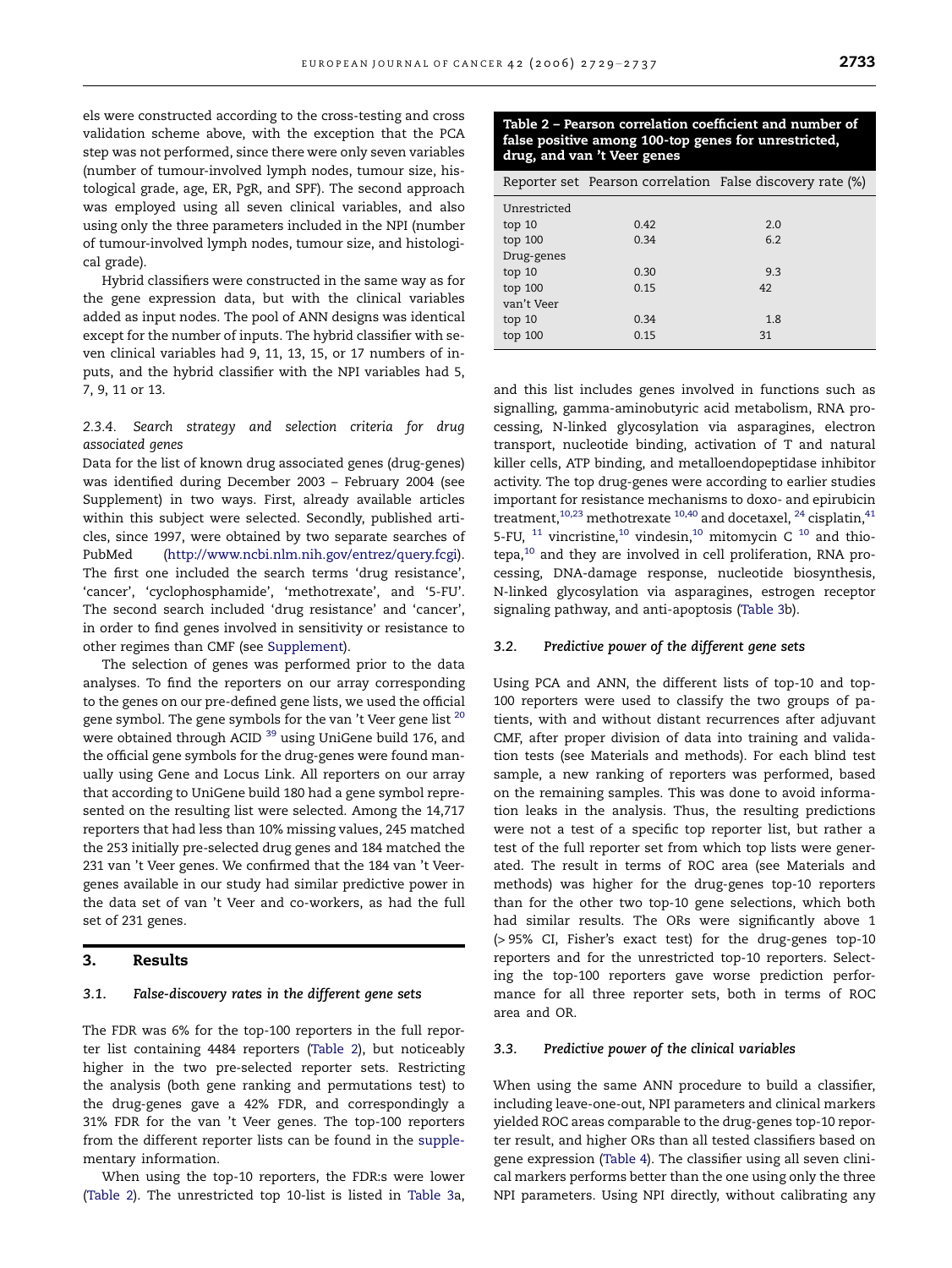## <span id="page-5-0"></span>Table 3 – A list of the top-10 unrestricted genes (a) and drug genes (b) were ranked using Pearson correlation and classified with ANN. +/- indicates if the gene is up or down-regulated in the group with no distant recurrences

| Gene name                                                                                     | Gene symbol            | Acc number | Up/down |  |
|-----------------------------------------------------------------------------------------------|------------------------|------------|---------|--|
| (a)                                                                                           |                        |            |         |  |
| 4-aminobutyrate aminotransferase                                                              | ABAT                   | BC008990   | $^{+}$  |  |
| Serum/glucocorticoid regulated kinase-like                                                    | SGKL                   | H98714     | $^{+}$  |  |
| Thyroid hormone receptor interactor 13                                                        | TRIP13                 | AA630784   |         |  |
| Interleukin 12A (natural killer cell stimulatory factor 1)                                    | <b>IL12A</b>           | AI304577   |         |  |
| Hypothetical protein FLJ40629                                                                 | FLJ40629               | AA417744   |         |  |
| Dolichyl-diphosphooligosaccharide-protein glycosyltransferase                                 | <b>DDOST</b>           | H96437     |         |  |
| Arginine-rich, mutated in early stage tumours                                                 | ARMET                  | R91550     |         |  |
| RNA binding protein with multiple splicing                                                    | <b>RBPMS</b>           | W67323     | $^{+}$  |  |
| Chromosome 20 open reading frame 129                                                          | C <sub>20</sub> orf129 | R96998     |         |  |
| ERO1-like (S. cerevisiae)                                                                     | ERO1L                  | AA186804   |         |  |
| (b)                                                                                           |                        |            |         |  |
| Dolichyl-diphosphooligosaccharide-protein glycosyltransferase                                 | <b>DDOST</b>           | H96437     |         |  |
| RNA binding protein with multiple splicing                                                    | <b>RBPMS</b>           | W67323     | $^{+}$  |  |
| Cell division cycle 27                                                                        | CDC27                  | T81764     | $^{+}$  |  |
| Baculoviral IAP repeat-containing 5 (survivin)                                                | BIRC5                  | AA460859   |         |  |
| Oestrogen receptor 1                                                                          | ESR1                   | AA291702   | $^{+}$  |  |
| V-abl Abelson murine leukemia viral oncogene homolog 1                                        | ABL1                   | H91096     |         |  |
| Fusion (involved in t(12;16) in malignant liposarcoma)                                        | <b>FUS</b>             | W67581     | $^{+}$  |  |
| X-ray repair complementing defective repair in Chinese hamster cells 1                        | XRCC1                  | AA425139   | $^{+}$  |  |
| V-raf murine sarcoma viral oncogene homolog B1                                                | <b>BRAF</b>            | W88566     |         |  |
| Dihydrofolate reductase                                                                       | <b>DHFR</b>            | N52980     |         |  |
| $+/-$ indicates if the gene is up or down-regulated in the group with no distant recurrences. |                        |            |         |  |

classifier on the data set, improved the results in terms of ROC area further. Using both clinical and gene expression data in hybrid classifiers did, however, not improve the results.

Table 4 – The effectiveness of variables for separating in recurrence versus recurrence-free patient groups is measured using the ROC area and odds ratios (OR), using the top ranked reporters of the unrestricted (unrestr.), drug and van 't Veer reporter sets, respectively

| Reporter set                        | ROC  | OR  | 95% CI (Fischer's<br>exact test) |  |
|-------------------------------------|------|-----|----------------------------------|--|
| Unrestricted                        |      |     |                                  |  |
| Top 10                              | 0.70 | 6.5 | $1.4 - 62$                       |  |
| Top 100                             | 0.60 | 2.0 | $0.36 - 21$                      |  |
| Drug-genes                          |      |     |                                  |  |
| Top 10                              | 0.78 | 6.0 | $1.3 - 57$                       |  |
| Top 100                             | 0.57 | 2.3 | $0.42 - 23$                      |  |
| van 't Veer                         |      |     |                                  |  |
| top 10                              | 0.69 | 3.9 | $0.80 - 38$                      |  |
| top 100                             | 0.65 | 1.9 | $0.36 - 21$                      |  |
| Clinical variables and combinations |      |     |                                  |  |
| All seven                           | 0.78 | 15  | $3.1 - 140$                      |  |
| Incl.top 10 unrestr.                | 0.71 | 1.2 | $0.18 - 14$                      |  |
| Incl.top 100 unrestr.               | 0.66 | 1.5 | $0.24 - 16$                      |  |
| Three NPI parameters                | 0.74 | 10  | $2.1 - 97$                       |  |
| Incl.top 10 unrestr.                | 0.72 | 5.0 | $1.0 - 48$                       |  |
| Incl.top 100 unrestr.               | 0.76 | 2.1 | $0.37 - 140$                     |  |
| <b>NPI</b>                          | 0.79 | 10  | $2.1 - 97$                       |  |

As a comparison, the corresponding values for NPI and the seven clinical variables, as well as the combinations of clinical variables and the unrestricted reporter set, are shown.

### 3.4. Gene ontology

The three top 100 gene lists (unrestricted, drug, and van 't Veer) were functionally classified by annotating the genes with gene ontology followed by clustering into biological processes. Out of the most frequent biological processes, three processes were found on all three gene lists, mitosis, cytokinesis, and regulation of cell cycle, which are all processes related to cell proliferation. Data also indicates that the drug and van 't Veer lists are more similar since several processes such as cell cycle and cell growth maintenance were uniquely common in these two gene lists. Some processes were represented in only one of the gene lists. In the unrestricted gene list several biological processes involving signaling were more common, whereas in the drug gene list, biological processes involving protein modifications and regulation of cell proliferation were found. In the van 't Veer gene list no clear trend could be found due to too few processes present only for this list.

# 4. Discussion

The present study was focused on trying to explain why certain patients recur in spite of adjuvant chemotherapy (CMF). Currently available conventional factors are not considered sensitive enough for this selection. We constructed classifiers based on conventional markers and gene expression as measured by cDNA microarrays. We found that gene expression data could not improve the predictions. The strength of the conventional markers in relation to the gene expression profile is thus a confirmation of the results from a previous paper from our group, $25$  using publicly available data of van 't Veer and coworkers.<sup>20</sup>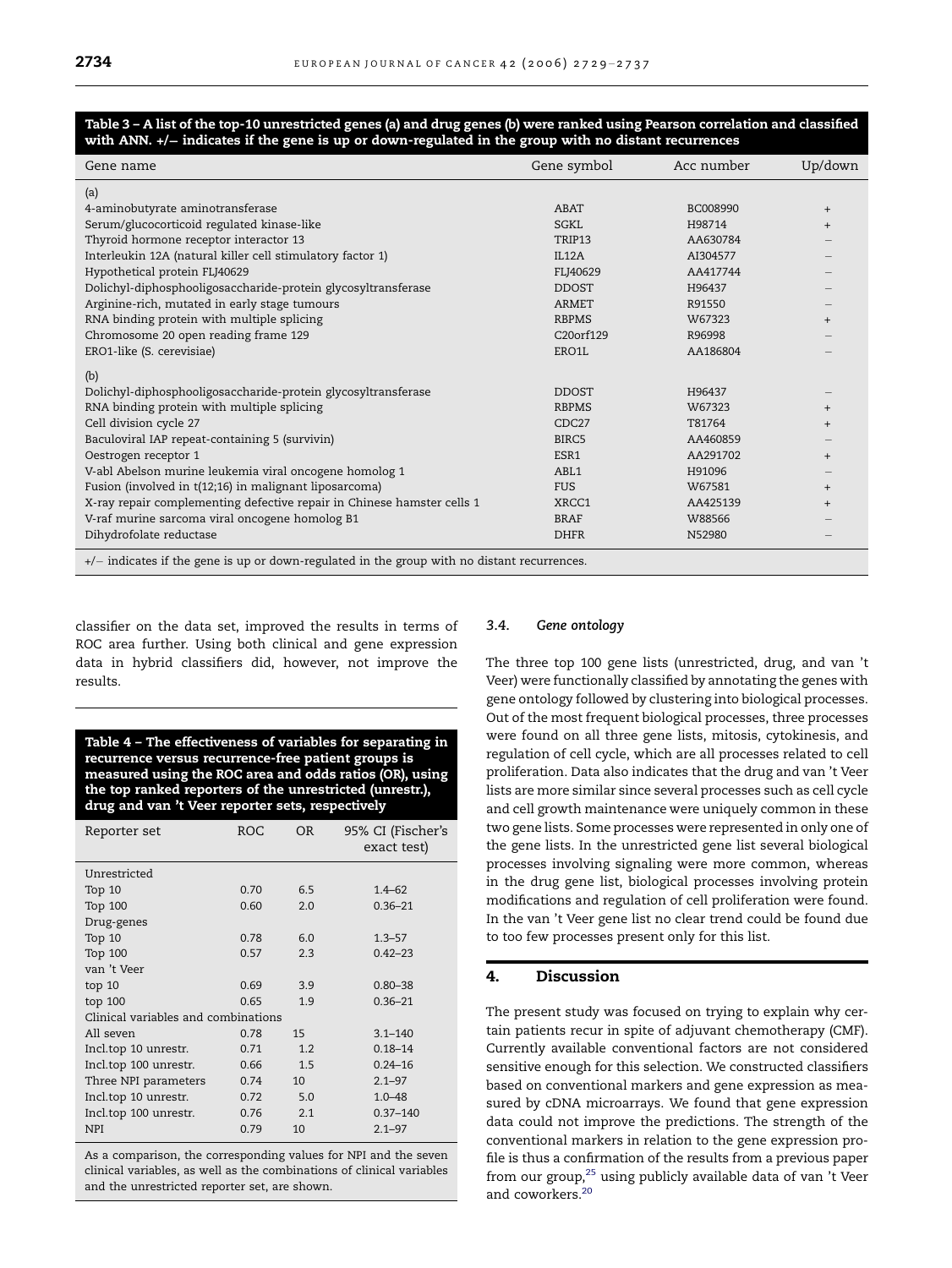The incapacity of gene expression analysis to improve predictive power may simply be due to a too small cohort in the study; one could hypothesise that a marker based on multidimensional gene expression data would benefit more from a larger study than would already established clinical markers. Our studied cohort was large enough to identify genes relevant for development of distant recurrences after adjuvant CMF (6% FDR among top 100 ranked genes), but may still be too small to fully avoid overtraining when building the classifiers. The fact that a combination of clinical parameters and gene expression data failed to improve the results, and sometimes reduced them, points in this direction. The relatively poor performances of the hybrid classifiers should therefore not be seen as any evidence of complete overlap between information from clinical and gene expression based markers. Among the classifiers investigated here, the NPI is the only one that has been calibrated using a large cohort of several thousand samples, $^{27}$  while all other classifiers were calibrated on the data set of this paper, consisting of 85 samples. The rather big difference in performance of the NPI (ROC area = 0.79) and the classifier based on the three NPI parameters, but calibrated using ANNs on the current data set (ROC area = 0.74), illustrates the importance of large sample cohorts.

The apparent need for large sample cohorts when using gene expression analysis may be explained by the heterogeneity of breast cancer, with many subpopulations. Among clinical variables, some markers (e.g. ER status) mainly distinguish disease subtypes which correlate to outcome, while other markers (e.g. tumour size) may correlate more directly to the progression of the disease. The huge amount of information embedded in genome-wide studies should, in principle, allow for extraction of both kind of markers in gene expression data, but it is not inconceivable that genome-wide profiling is more related to disease subtypes <sup>[16,42](#page-7-0)</sup> than to progression. If so, gene expression analysis may be better suited for studies aiming at an improved biological insight into the mechanisms behind the studied disease and its subtypes, potentially leading to the discovery of new drug targets and development of new therapeutic protocols. A possible way to improve gene expression analysis (both for direct marker design and for gain of biological insight) is to interpret microarray data not in terms of individual genes, but in a way closer related to the underlying biology, e.g. pathways. $43$ 

As an initial step in exploiting prior knowledge, we used literature genes and a gene list from a differently selected cohort of breast cancers (van 't Veer). Also, we interpreted the results in terms of gene ontology categories and found some categories in common for the different gene lists. When studying the gene ontology of the three different top 100 lists (unrestricted, drug, and van 't Veer), mitosis, cytokinesis, and regulation of cell cycle existed on all lists. Since all lists are created for use of predicting recurrences/drug resistance this indicates that these well-known tumour genesis processes are also important for recurring tumours. Worth mentioning is that the top 100 drug genes and van 't Veer genes have more processes in common, in comparison to the unrestricted genes.

The design of our study, involving only homogeneously treated premenopausal lymph node positive patients, helps

focus on a well-defined medical question, but also implies that the recurrence-free group consists of two subgroups, one with an inherited good prognosis (already being cured by the primary operation and postoperative radiotherapy) and one subgroup with inherited bad prognosis, but also CMF-sensitivity (which without adjuvant CMF would have developed recurrence). The group having developed recurrences may be more homogeneous (inherited bad prognosis and CMF-resistant), but heterogeneity may still be a problem, since drug resistance in many cases is acquired, i.e. changes in gene expression are developed after the administration of the drug. Our study has thus only tried to identify those patients recurring in spite of adjuvant CMF, and for which alternative treatments should be recommended. The design of our study makes it impossible to answer which patients do not need adjuvant systemic therapy and which patients benefit from adjuvant CMF. CMF has nowadays, to a large extent, been replaced by other and more effective cytostatic treatments, e.g. anthracycline or taxane based regimes, but two out of the three drugs included in CMF, cyclophosphamide and 5-fluorouracil, are also included in many anthracycline based regimes. The reasons for including patients treated with CMF in the present study were to obtain a long follow up time and enough cases with frozen tumour tissue available. We furthermore hypothesise that the concept to test gene expression profile as a prognostic marker after adjuvant CMF could be generalised to other cytostatic regimes.

It should be emphasised that we have not pursued a survival analysis, since as discussed above, the objective was to construct a classifier for somewhat extreme cases. In part this choice of procedure was dictated by the limited data set at our disposal for this question of CMF resistance. Our comparisons of different classifiers are not very sensitive to excluding the patients that lacked follow-up to the time threshold.

In conclusion, we have confirmed the strength of conventional markers compared to gene expression profilers for prognostic considerations, shown by similar performance in predicting clinical outcome after adjuvant cytostatic (CMF) therapy. We have also stressed important issues when interpreting gene expression data, including gene selection, overtraining, and study design.

# Conflict of interest statement

None declared.

# Acknowledgement

This study was supported by Swedish Cancer Society, Gunnar, Arvid and Elisabeth Nilsson Foundation, Mrs Berta Kamprad Foundation, Swedish Research Council and the Swedish Foundation for Strategic Research through the Lund Center for Stem Cell Biology and Cell Therapy. We are also indebted to participating departments of surgery, oncology, and pathology of the South Sweden Breast Cancer Group, and Regional Tumour Registry for primary care and follow-up of the patients, and for handling of frozen breast cancer tissue.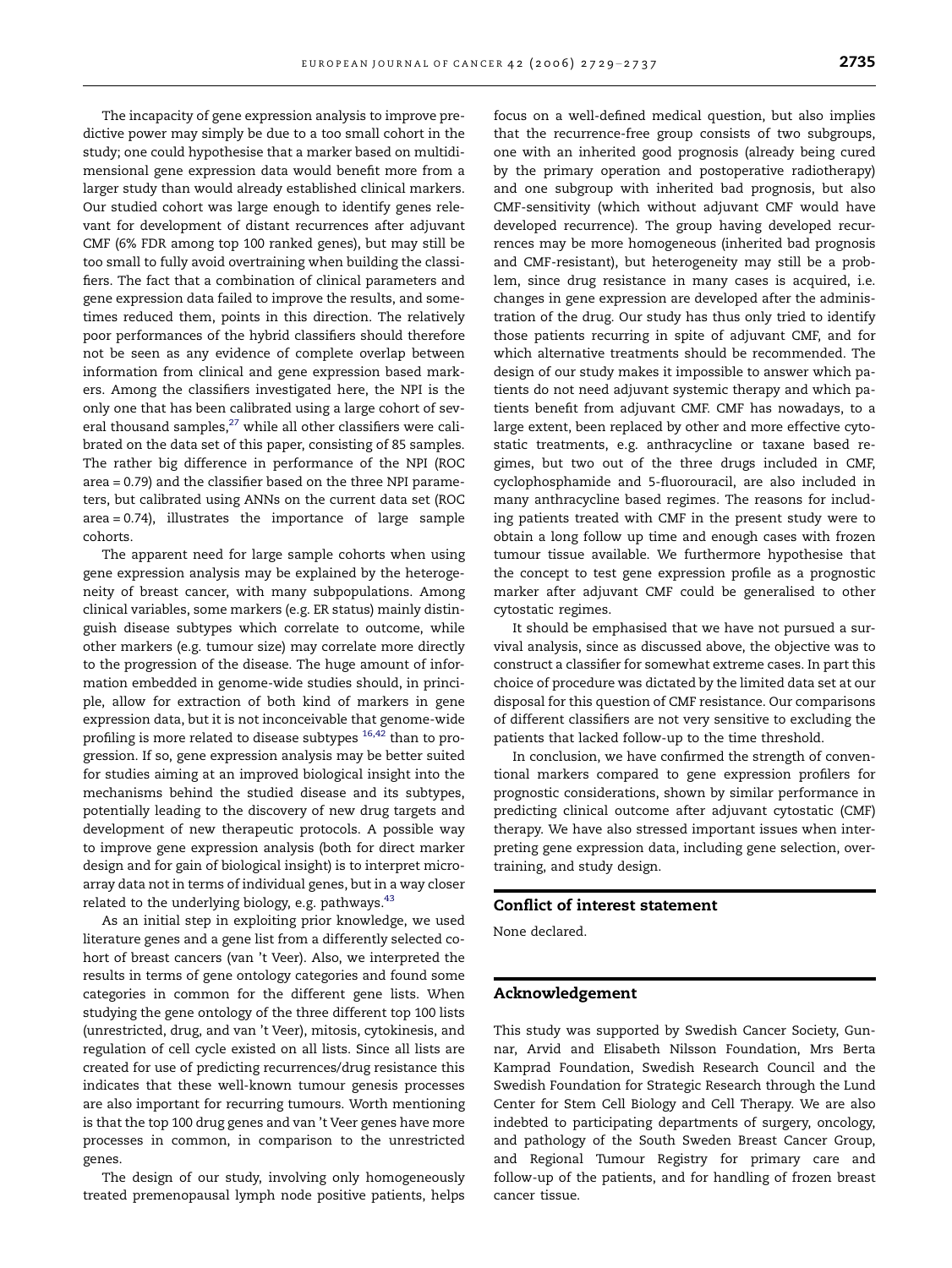# <span id="page-7-0"></span>Appendix A. Supplementary data

Supplementary data associated with this article can be found, in the online version, at [doi:10.1016/j.ejca.2006.06.031.](http://dx.doi.org/10.1016/j.ejca.2006.06.031)

REFERENCES

- 1. Early Breast Cancer Trialists' Collaborative Group. Effects of chemotherapy and hormonal therapy for early breast cancer on recurrence and 15-year survival: an overview of the randomised trials. Lancet 2005;365:1687–717.
- 2. Clark JL, Berger SH, Mittelman A, et al. Thymidylate synthase gene amplification in a colon tumor resistant to fluoropyrimidine chemotherapy. Cancer Treat Rep 1987;71:261–5.
- 3. Romain S, Martin PM, Klijn JG, et al. DNA-synthesis enzyme activity: a biological tool useful for predicting anti-metabolic drug sensitivity in breast cancer? Int J Cancer 1997;74:156–61.
- 4. Washtien WL. Increased levels of thymidylate synthetase in cells exposed to 5-fluorouracil. Mol Pharmacol 1984;25:171–7.
- 5. Di Leo A, Chan S, Paesmans M, et al. HER-2/neu as a predictive marker in a population of advanced breast cancer patients randomly treated either with single-agent doxorubicin or single-agent docetaxel. Breast Cancer Res Treat 2004;86:197–206.
- 6. Konecny GE, Thomssen C, Luck HJ, et al. Her-2/neu gene amplification and response to paclitaxel in patients with metastatic breast cancer. J Natl Cancer Inst 2004;96:1141–51.
- 7. Muss HB, Thor AD, Berry DA, et al. c-erbB-2 expression and response to adjuvant therapy in women with node-positive early breast cancer. N Engl J Med 1994;330:1260–6.
- 8. el-Deiry WS. Role of oncogenes in resistance and killing by cancer therapeutic agents. Curr Opin Oncol 1997;9:79–87.
- 9. Geisler S, Borresen-Dale AL, Johnsen H, et al. TP53 gene mutations predict the response to neoadjuvant treatment with 5-fluorouracil and mitomycin in locally advanced breast cancer. Clin Cancer Res 2003;9:5582–8.
- 10. MacGrogan G, Mauriac L, Durand M, et al. Primary chemotherapy in breast invasive carcinoma: predictive value of the immunohistochemical detection of hormonal receptors, p53, c-erbB-2, MiB1, pS2 and GST pi. Br J Cancer 1996;74:1458–65.
- 11. Maxwell PJ, Longley DB, Latif T, et al. Identification of 5 fluorouracil-inducible target genes using cDNA microarray profiling. Cancer Res 2003;63:4602–6.
- 12. Burger H, Foekens JA, Look MP, et al. RNA expression of breast cancer resistance protein, lung resistance-related protein, multidrug resistance-associated proteins 1 and 2, and multidrug resistance gene 1 in breast cancer: correlation with chemotherapeutic response. Clin Cancer Res 2003;9:827–36.
- 13. Fazeny-Dorner B, Piribauer M, Wenzel C, et al. Cytogenetic and comparative genomic hybridization findings in four cases of breast cancer after neoadjuvant chemotherapy. Cancer Genet Cytogenet 2003;146:161–6.
- 14. Nooter K, Brutel de la Riviere G, Look MP, et al. The prognostic significance of expression of the multidrug resistanceassociated protein (MRP) in primary breast cancer. Br J Cancer 1997;76:486–93.
- 15. Hedenfalk I, Duggan D, Chen Y, et al. Gene-expression profiles in hereditary breast cancer. N Engl J Med 2001;344:539–48.
- 16. Gruvberger S, Ringner M, Chen Y, et al. Estrogen receptor status in breast cancer is associated with remarkably distinct gene expression patterns. Cancer Res 2001;61:5979–84.
- 17. Sotiriou C, Neo SY, McShane LM, et al. Breast cancer classification and prognosis based on gene expression profiles

from a population-based study. Proc Natl Acad Sci U S A 2003;100:10393–8.

- 18. Paik S, Shak S, Tang G, et al. A multigene assay to predict recurrence of tamoxifen-treated, node-negative breast cancer. N Engl J Med 2004;351:2817–26.
- 19. van de Vijver MJ, He YD, van't Veer LJ, et al. A geneexpression signature as a predictor of survival in breast cancer. N Engl J Med 2002;347:1999–2009.
- 20. van 't Veer LJ, Dai H, van de Vijver MJ, et al. Gene expression profiling predicts clinical outcome of breast cancer. Nature 2002;415:530–6.
- 21. Wang Y, Klijn JG, Zhang Y, et al. Gene-expression profiles to predict distant metastasis of lymph-node-negative primary breast cancer. Lancet 2005;365:671–9.
- 22. Kihara C, Tsunoda T, Tanaka T, et al. Prediction of sensitivity of esophageal tumors to adjuvant chemotherapy by cDNA microarray analysis of gene-expression profiles. Cancer Res 2001;61:6474–9.
- 23. Kudoh K, Ramanna M, Ravatn R, et al. Monitoring the expression profiles of doxorubicin-induced and doxorubicinresistant cancer cells by cDNA microarray. Cancer Res 2000;60:4161–6.
- 24. Chang JC, Wooten EC, Tsimelzon A, et al. Gene expression profiling for the prediction of therapeutic response to docetaxel in patients with breast cancer. Lancet 2003;362:362–9.
- 25. Eden P, Ritz C, Rose C, et al. ''Good Old'' clinical markers have similar power in breast cancer prognosis as microarray gene expression profilers. Eur J Cancer 2004;40:1837–41.
- 26. Elston CW, Ellis IO. Pathological prognostic factors in breast cancer. I. The value of histological grade in breast cancer: experience from a large study with long-term follow-up. Histopathology 1991;19:403–10.
- 27. Blamey RW, Davies CJ, Elston CW, et al. Prognostic factors in breast cancer – the formation of a prognostic index. Clin Oncol 1979;5:227–36.
- 28. Sigurdsson H, Baldetorp B, Borg A, et al. Flow cytometry in primary breast cancer: improving the prognostic value of the fraction of cells in the S-phase by optimal categorisation of cut-off levels. Br J Cancer 1990;62:786–90.
- 29. Andersson A, Eden P, Lindgren D, et al. Gene expression profiling of leukemic cell lines reveals conserved molecular signatures among subtypes with specific genetic aberrations. Leukemia 2005;19:1042–50.
- 30. Saal LH, Troein C, Vallon-Christersson J, et al. BioArray Software Environment (BASE): a platform for comprehensive management and analysis of microarray data. Genome Biol 2002;3. SOFTWARE0003.
- 31. Yang YH, Dudoit S, Luu P, et al. Normalization for cDNA microarray data: a robust composite method addressing single and multiple slide systematic variation. Nucleic Acids Res 2002;30:e15.
- 32. Fernebro J, Francis P, Eden P, et al. Gene expression profiles relate to SS18/SSX fusion type in synovial sarcoma. Int J Cancer 2006;118:1165–72.
- 33. Benjamini Y, Hochberg Y. Controlling the false discovery rate: A practical and powerful approach to multiple testing. Journal of the Royal Statistical Society. Series B (Statistical Methodology) 1995;57:289–300.
- 34. Gruvberger-Saal SK, Eden P, Ringner M, et al. Predicting continuous values of prognostic markers in breast cancer from microarray gene expression profiles. Mol Cancer Ther 2004;3:161–8.
- 35. Khan J, Wei JS, Ringner M, et al. Classification and diagnostic prediction of cancers using gene expression profiling and artificial neural networks. Nat Med 2001;7:673–9.